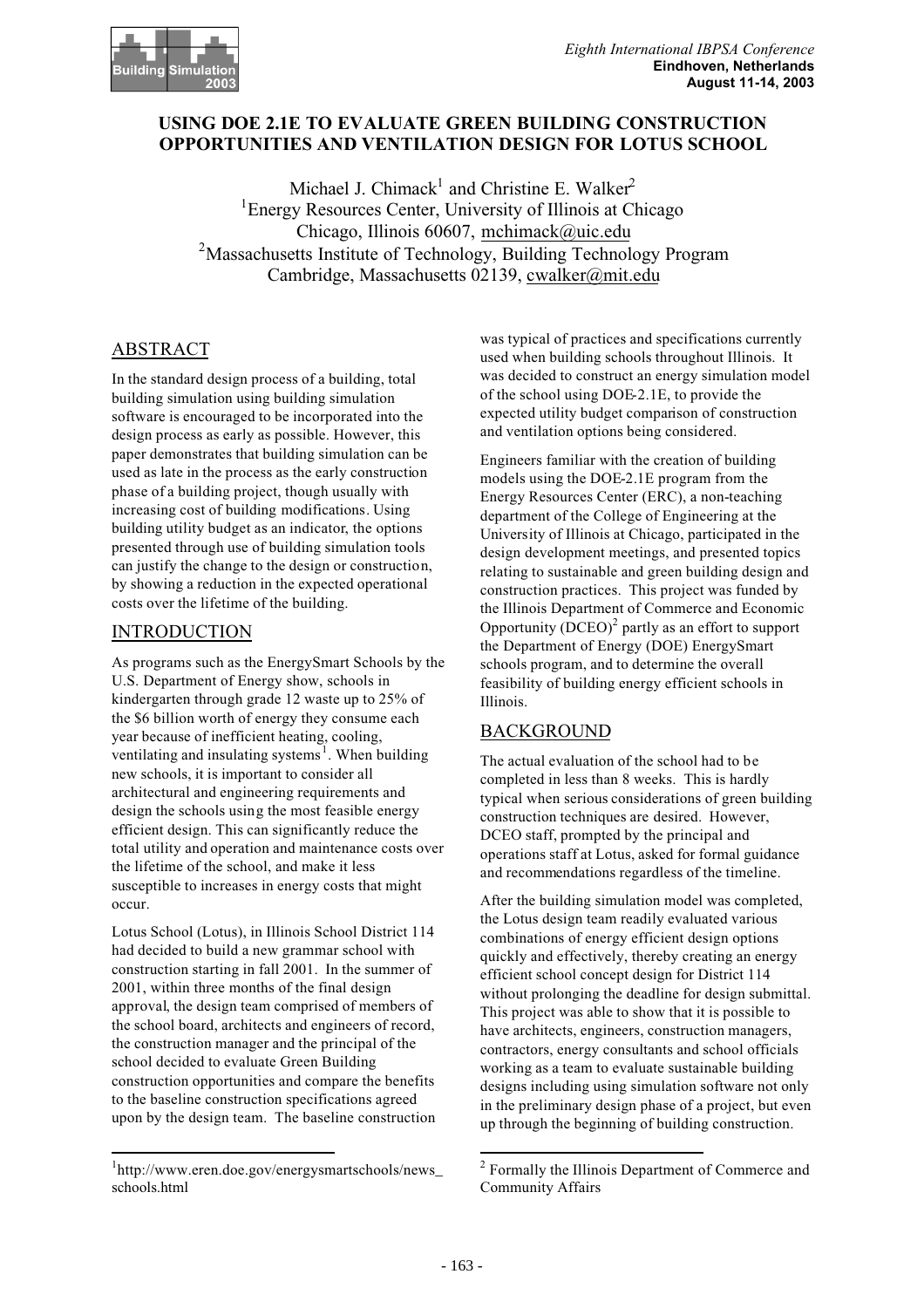Evaluation of the interactive effects of energy savings due to integration of multiple sustainable construction projects was of primary importance to school officials. Use of DOE-2.1E was necessary to quantify these potential benefits for the school district.

Sustainable design options considered included better insulation (walls with R-value greater than 35), energy-efficient windows, high efficiency lighting and equipment (including controls), and alternative types of mechanical systems. By using the DOE-2.1E model, the Lotus design team and engineers from ERC were able to evaluate design alternatives to the school's baseline design. The Superintendent of School District 114 was particularly interested in design concepts yielding the lowest annual utility budget. In addition, better construction decisions and proper zoning of systems can lead to smaller, more efficient mechanical and electrical systems in a welldesigned school, which minimizes capital costs. The building simulation model assisted in the comparison of the long-term utility savings with the immediate capital construction costs.

The DOE-2.1E model was created using initial plans provided by Lotus' architect. The design comparisons to be simulated were decided by the Lotus design team. Included as part of the design process, the DOE-2.1E simulation was able to compare the impact of design decisions on the heating and cooling loads for the school, and evaluate the difference in the future utility costs of said designs for the school.

Ideally, the building simulation model would have begun as an integral part of the design process. With the Lotus school project, the decision to use building simulation was made after the design architects had submitted the final design. The project was in final design review with significant architectural and engineering work already completed.

#### PROJECT OVERVIEW

Since the proposed school was in final design review when the subject of sustainability was first addressed. the opportunities to inform the district as to sustainable design options were limited. Because the ERC was invited into the design team at such a late date, the opportunities for approval and implementation of sustainable construction designs were restricted. Due to the late involvement in the design process, the probability of changing the baseline design was low no matter how beneficial the changes were.

#### **Lotus Original Design**

The layout of the new Lotus school was one that curled around the existing school building. The new

school was designed with the requirement that the existing school be used until the completion of the new school. After that, the existing school would be demolished and a parking lot constructed. The main floor layout and elevations of the school are shown in Figure 1, Figure 2 and Figure 3.

#### **Figure 1** Lotus School Design Main Floor



The original design of the Lotus School was a typical school construction, with the building envelope consisting of cementitious roof deck, architectural pre-cast concrete for exterior wall panels including sandwich panel design with 2-inch rigid insulation. Cavity walls were made up of brick and concrete block, while the main structural system of the school was steel joists and girders. Proposed glazing for the school was aluminum windows with insulating glass and thermal break, while interior walls were constructed of gypsum wallboard.

**Figure 2** Lotus School Design North Elevation



**Figure 3** Lotus School Design South Elevation

The original heating ventilation and air conditioning (HVAC) systems in the new Lotus school included heat-only roof top units (RTUs) for the gym and cafeteria, and built up variable air volume (VAV) system for offices (heating and cooling). Two-pipe fan coil unit ventilators were specified in all the classrooms for heating and cooling. Various cabinet unit heaters and baseboard radiation were specified to condition the hallways and alleviate the other perimeter heating requirements specifically on the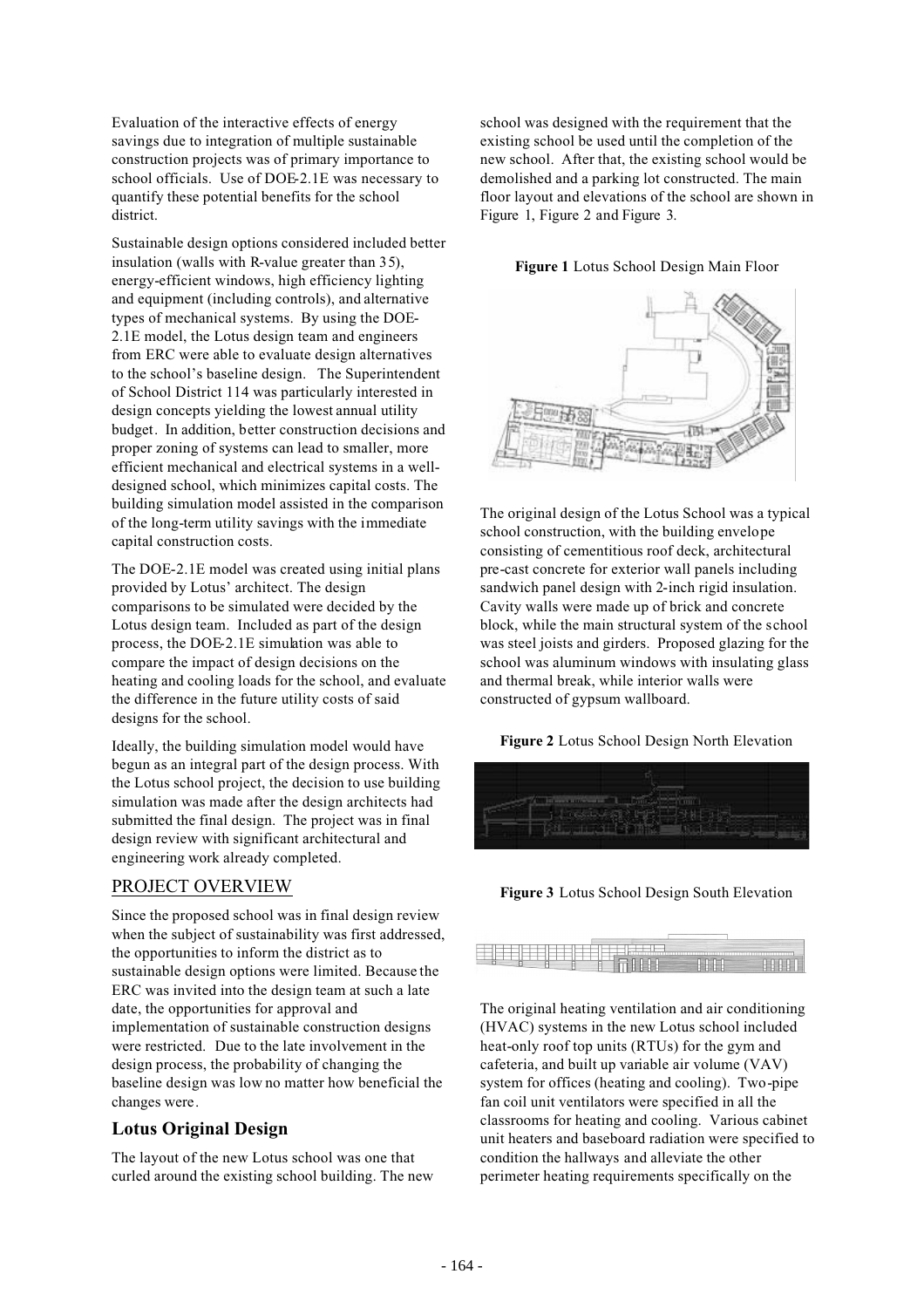north end hallway where the preponderance of fenestration was present.

#### **Green Design Opportunities Presented**

The first meeting with the Lotus design team consisted of discussing sustainable construction opportunities and a brainstorming session to determine green building opportunities that could realistically be considered for implementation. During the next meeting, a variety of feasible opportunities were presented to the design and construction team, including those that were more costly but still demonstrated the ability to reduce the overall utility budget over the lifetime of the school. After the presentation of green and sustainable building design and construction practices topics, it was decided that several of the ideas should be evaluated using DOE-2.1E. These included lighting modifications, the use of the Solarcrete™ wall building system, fenestration improvements, and HVAC modifications.

#### SIMULATION

In order to evaluate the design options for the Lotus School district, design information regarding the architectural and mechanical specifications were needed. Then an accurate thermal model could be created and green building design opportunities modeled. It was necessary to provide as accurate a representation of how the school was designed to operate as possible to best evaluate the proposed alternative systems. ERC worked very closely with the architect and construction manager who had built similar schools in other districts during the modeling process.

#### **Schedules**

Scheduling was an important factor in modeling Lotus. Obtaining an accurate portrayal of the operating schedules for the various parts of the school was important, as often the gymnasium is used during weekends, whereas the rest of the school is vacant. Additionally, school vacations and summer school schedules had to be considered, as the occupancy and use of the school varies greatly during these periods.

#### **Space Types**

The school was defined in terms of several space types characterized by occupancy, internal loads, and schedules. There were several main space types defined for the model. These space types included gymnasium, cafeteria, kitchen, classrooms, common areas, corridors, and offices.

#### **Envelope**

The original design of Lotus specified a typical main level wall construction of face brick, rigid insulation, concrete block, and finished with gypsum board and

paint. The second level construction differed from the main level. It had siding, batt insulation, and gypsum board with paint on the steel structure. Both wall constructions were specified to an R-19 construction equivalent.

The roofs were all sloped towards the south, and with a construction comprised of a built up roofing system, rigid insulation, and metal decking; the equivalent to an R-30 construction.

The initial design of the school specified double pane insulated glazing with a grey tint, filled with air. Aluminum frames were to be used for all windows throughout the school.

## **HVAC Systems and Zoning**

The spaces in the DOE-2.1E model were characterized by not only space type, but by the type of system that served the area. The classrooms were all conditioned by two-pipe fan coil systems, while two roof top units served the gymnasium, cafeteria, and kitchen. The office and general rooms on the second level were conditioned by a variable -airvolume system. Unit heaters were modeled where specified, including vestibules and storage areas.

### **Plant**

The original design of the school included a chiller and a boiler. A 310-ton (3.72 million Btu per hour) air-cooled chiller was specified in the mechanical drawings to provide cooling for the chilled water loop. A boiler with a capacity of 1.44 million Btu per hour was specified to provide the heat for the hot water loop and domestic hot water applications for the school.

#### **Economics**

The school district provided current utility bill information in order to evaluate the annual energy costs for the proposed new school. Though the bills were not needed as input to validate the model, they were used as an initial check of the models ability to predict monthly energy use. Using an accurate utility rate as input to the model was important, particularly for evaluating the impact of the proposed options on the future energy budget. The electric rate was a non-time of use constant charge of \$0.03232/kWh, so the cost per kilowatt-hour was consistent year round, and not dependant on time of day or seasonal variances. The electric demand charge varied by season, higher rates in the summer (\$14.24/kW), and lower in the winter (\$11.13/kW).

The natural gas cost was a flat rate per therm, and did not vary throughout the year. This natural gas supply management option was expected to continue into the near-term future for the school district.

#### **Alternative Systems (Lighting)**

Once the initial model depicting the original design of the school was created, alternative systems were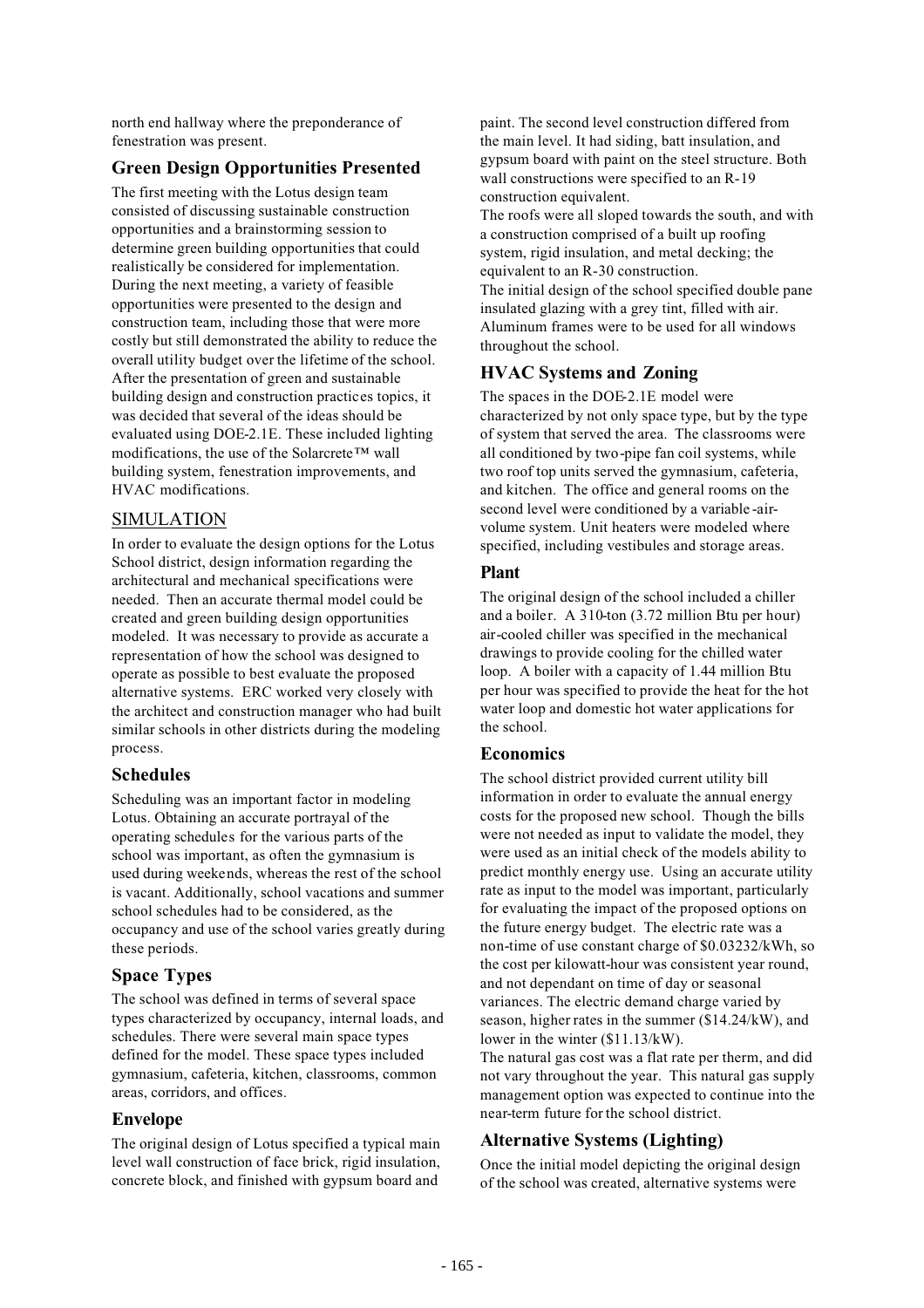modeled using the preliminary design as a base case. The first alternative considered was using a high efficiency lighting system such as switching from a standard T-8 lamp fixture to a T-8 fixture with energy saving lamps and programmable electronic ballasts. Additionally, lighting controls such as photo-sensors and occupancy sensors can assist in turning off lights when areas are unoccupied or sufficient natural light is present. These lighting strategies of using energy saving, high efficacy lamps and proper controls to mitigate light usage conserve significant electric energy.

## **Alternative Systems (Building Envelope)**

The Solarcrete<sup>TM</sup> prefabricated building envelope erect-on-site system offers significant innovation in building envelope design, specifically walls and roofs. Solarcrete<sup>TM</sup> wall and roof systems consist of a reinforced concrete insulated sandwich panel. An expanded polystyrene insulation board core is sandwiched between shotcrete faces, which are interconnected with patented ties. Insulation values for these systems can surpass R-35 and have impressive load-bearing capacity similar to other standard prefabricated wall systems. Other advantages include: reduced conditioning requirements from HVAC equipment, low maintenance, reduced noise levels inside buildings and two-hour fire rated walls (per ASTM E119-79).

#### **Alternative Systems (Fenestration)**

Fenestration issues were also considered as an alternative opportunity for Lotus school. The initial specifications called for double pane, gray tinted, airinsulated windows with aluminum frames on all façades. Several additional alternatives are available, including low-e, argon gas-filled and even triple pane windows. Though normally requiring additional upfront cost, with the amount of glazing and orientation of the building, it was thought that having more efficient windows would have an impact on overall energy usage, and reduce the annual energy budget, specifically if the highest thermal quality windows were installed on the south facing zones of the buildings. The original specified glazing was changed from gray tinted to clear on the north side of the hallway to maximize daylighting opportunities.

#### **Alternative Systems (HVAC Systems)**

By modifying the existing HVAC design from multiple systems/system types to one or more central variable air volume ventilation systems, Lotus School could save energy, possibly reduce the size of the chiller and boiler, improve indoor air quality throughout the school and decrease the maintenance budget over the life of the school significantly. Centralized ventilation equipment can be modified with a central exhaust/heat recovery system to preheat/pre-cool outside air. Though the

requirements of the school state that 100 percent outside air will be used during occupied hours, preheating or pre-cooling the air by using a heat recovery system saves energy. The use of enthalpy economizer cycles could maximize "free cooling." Lastly, this modified system could be controlled with variable frequency drives that would maximize the fan energy savings.

### ANALYSIS

All of the proposed alternative designs (PADs) reduced the predicted annual utility consumption and associated annual utility costs when compared to the baseline energy consumption for the new Lotus school design. Some PADs had more impact than others, while combining all of them had a significant impact on the predicted utility budget. The following sections present the effects each PAD had on the Lotus school design annual utility usage.

## **Efficient Lighting System**

This measure included using energy saving T-8 lamps and occupancy and photo-sensor controls. The opportunity to specify energy saving fixtures and sensors could be implemented further into the design process, even after the general lighting scheme has been determined. Theoretically, T-8 lamps should use 6.25 percent less energy than standard T-8 lamps, however, the model accounted for the interactive lighting demand and control effects. The occupancy and photo-sensors were recommended for the corridor of the school, which has windows along the entire length. Implementing both of these measures resulted in an energy savings of 4.4 percent over the baseline case, and a reduction of 3.6 percent in monthly demand.

#### **Solarcrete Wall System**

This building opportunity consisting of using the Solarcrete<sup>TM</sup> envelope construction would involve adjusting the envelope of the school, which is more difficult to do later in the design process. However, this measure has the potential to reduce the natural gas usage by 7.6 percent annually. This was due to the insulating properties (R-35 equivalent wall), and tight construction technique used with this wall system. Using the Solarcrete<sup>TM</sup> system does not particularly affect either the electric energy usage or the monthly demand for the model of the school.

#### **Fenestration**

The original design called for double pane tinted gray air-insulated glass to be installed throughout the school, even on the north façade. This would limit the benefits of daylighting in the north corridor. The proposed opportunity included adjusting the northern glazing to clear double-pane insulated glass, while using double pane, low-e tinted argon-filled fenestration throughout the remainder of the school,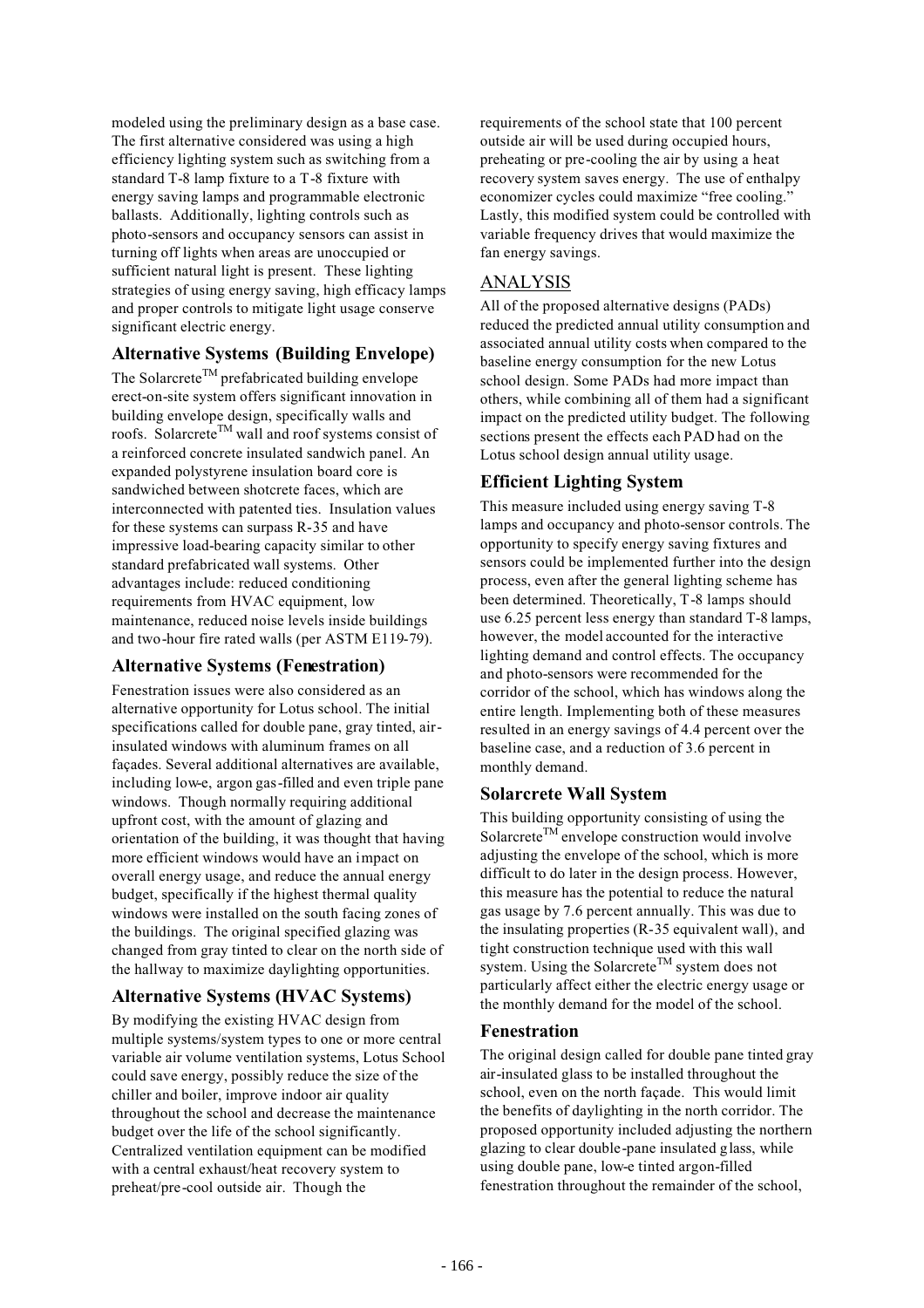specifically selected for the high incidence of glazing on the southern façade. This measure would take advantage of some potential reduction in the initial cost of fenestration using this design. At best, the total cost of the fenestration might stay constant. This simulation demonstrated that using the more efficient windows, particularly on the southern facing façade, reduced the solar gains throughout the school. This in turn resulted in reduced annual electrical energy consumption by 3.1 percent and monthly electricity demand by 5.6 percent.

#### **HVAC System Options**

Typical school mechanical system designs in the Midwest region of the United States use a two-pipe fan coil unit ventilator in classrooms, as was specified for the Lotus school. However, by installing a VAV system for the entire school, with the exception of the gymnasium, cafeteria and kitchen, occupant comfort could be maximized while reducing energy consumption for the school. The model of this PAD kept the gymnasium, kitchen and cafeteria with packaged roof top units. This energy measure demonstrated the potential to have the most impact on the energy consumption of any single opportunity presented, with a reduction in annual energy usage (natural gas and electricity) of 14.8 percent. However, this PAD is perhaps the most difficult to change late in the design process. A major architectural redesign would likely be required to make room for mechanical rooms, ducts, piping runs, etc.

#### **All Green Building Measures**

Each of the PAD opportunities provided some degree of energy conservation and cost savings for the school. However, the interactive effects of implementing all of the options were easily modeled in DOE-2.1E. Combining all of the individual energy measures resulted in a total energy usage reduction of 24.7 percent annually and an electrical demand reduction of 5.8 percent monthly over the baseline model. Combining the above alternative systems did not significantly impact the natural gas usage.

The following figures graphically present all of the PAD cases: baseline, lighting improvements, Solarcrete<sup>TM</sup>, fenestration improvements, and HVAC system alternatives. The energy usage comparison and monthly demand comparison are shown in Figure 4 and Figure 5 respectively. Note that the monthly demand reduction varies by only 3 to 5.8

percent with the proposed alternative systems. The energy usage reduction varies from 3 to 24.7 percent. Figure 6 presents the comparison of natural gas usage by month, which does not vary significantly, with the exception of the Solarcrete<sup>TM</sup> option. Finally, Figure 7 illustrates the annual utility costs for each case, which vary from approximately 3 percent for any single opportunity, to 10 percent for implementing all of the proposed alternatives.

#### **Figure 4** Energy Usage Comparison



**Figure 5** Demand Comparison

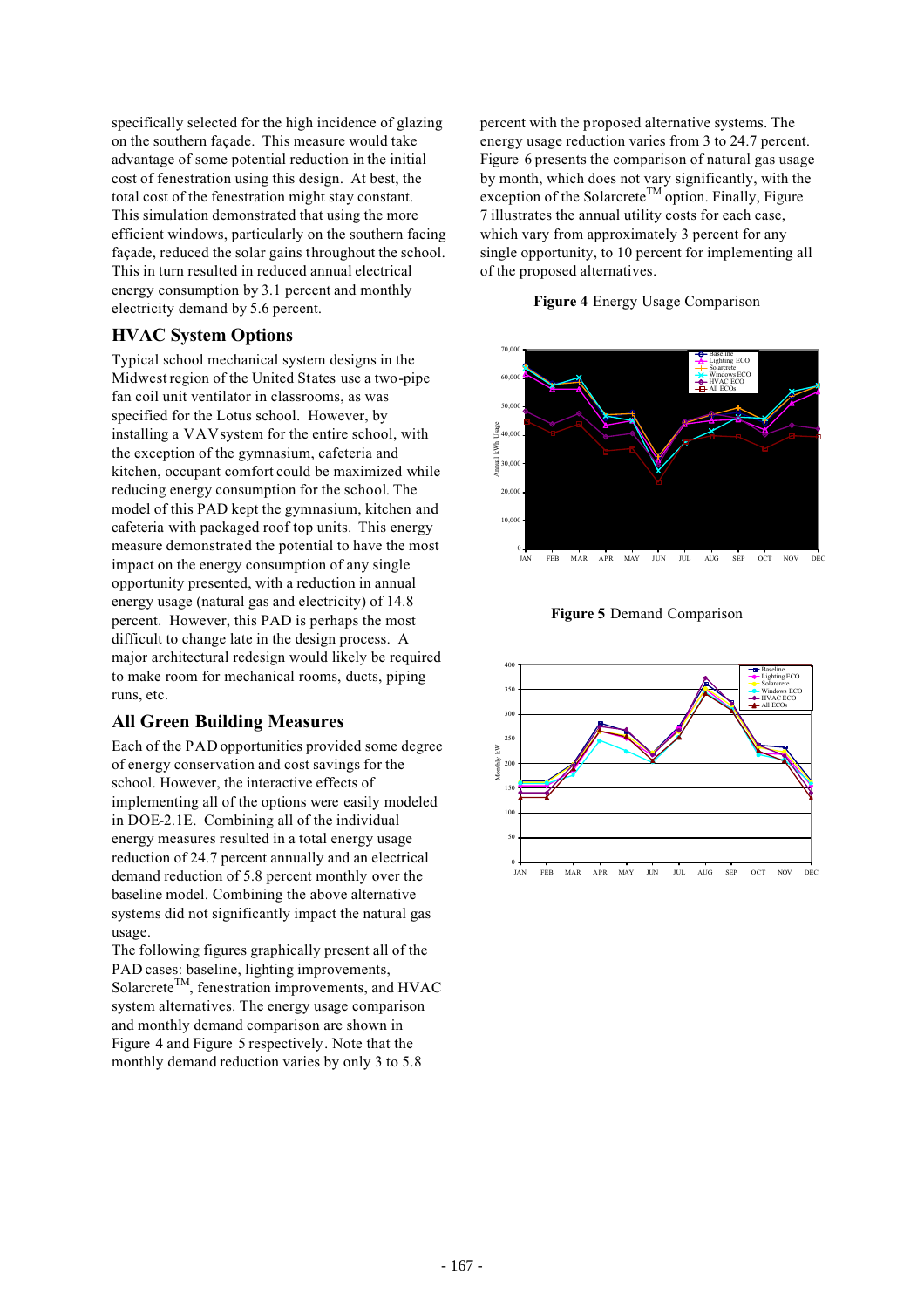



**Figure 7** Annual Utility Cost Comparison



Utility cost per square foot, like other metrics such as kilowatt-hours per square foot and kilowatt-hours per square meter, are used for comparing the performance of buildings to other similar building types. These metrics, along with the expected annual energy budget and annual energy savings due to implementation of the proposed alternative designs are presented in Table 1.

|                 | <b>ENERGY</b>                  | <b>ENERGY</b> | TOTAL         | <b>ANNUAL</b> |
|-----------------|--------------------------------|---------------|---------------|---------------|
|                 | COST                           | COST          | <b>ENERGY</b> | <b>ENERGY</b> |
|                 | $(\frac{\mathcal{S}}{\Gamma})$ | $(S/M^2)$     | COST(S)       | SAVINGS (\$)  |
| Baseline        | \$1.19                         | \$12.81       | \$77,350      |               |
| Lighting ECO    | \$1.16                         | \$12.49       | \$75,400      | \$1,950       |
| Solarcrete      | \$1.15                         | \$12.38       | \$74,750      | \$2,600       |
| Window ECO      | \$1.15                         | \$12.38       | \$74,750      | \$2,600       |
| <b>HVAC ECO</b> | \$1.16                         | \$12.49       | \$75,400      | \$1,950       |
| All ECOs        | \$1.08                         | \$11.63       | \$70,200      | \$7,150       |

#### **CONCLUSION**

Sustainable building design alternatives can be evaluated and implemented throughout the design process, even late in the process. DOE-2.1E can be used as a valuable tool to evaluate the annual energy budget impact of alternative green building and proposed sustainable construction designs. During this project, utility budget costs predicted by the DOE-2.1E models were used to evaluate each PAD.

Evaluating PADs late in the design process is inherently problematic. However, in this instance, several opportunities were evaluated using DOE-2.1E without impacting the construction timeline. One of the reasons Lotus gave for evaluating these options was they were concerned about the slight volatility in the utility structure in Illinois due to deregulation of the electric utility. In Illinois specifically, natural gas is fully deregulated and the deregulation of the electric utility is progressing rapidly. By 2006, all users of electricity will be able to buy power on the open retail market, unless the existing legislation changes . Deregulation could have a huge impact on utility budgets and redefine how sustainable building practices are interpreted and used.

Typically the costs to implement capital projects are higher the longer the architect/designer/construction manager waits to make a decision. For example, changing the HVAC system type in the majority of the school was clearly cost prohibitive and the Lotus design team was unwilling to consider this. However, all change types were not necessarily more costly during the evaluation of PADs. For example, based on the results of the DOE-2.1E model, the owner of the Solarcrete<sup>TM</sup> building systems company was willing to erect the walls and roof of the new school for less than his cost. The marketability of the Solarcrete<sup>TM</sup> system had that much implicit value to him.

Unfortunately the Lotus design team rejected all of the PADs analyzed as part of this project. Their decision had little to do with whether the DOE-2.1E data was presented in a clear and timely fashion and more to do with the aversion to perceived risk by the Lotus design team. Up to the time the school opened, the authors were presenting the case for sustainable practices, if in no other area than lighting. The final barrier to success for this project was cost overruns. During the final phases of interior construction, there was no budget for any type of change order, even if was deemed critical.

#### ACKNOWLEDGEMENTS

The authors would like to thank the Illinois Department of Commerce and Economic